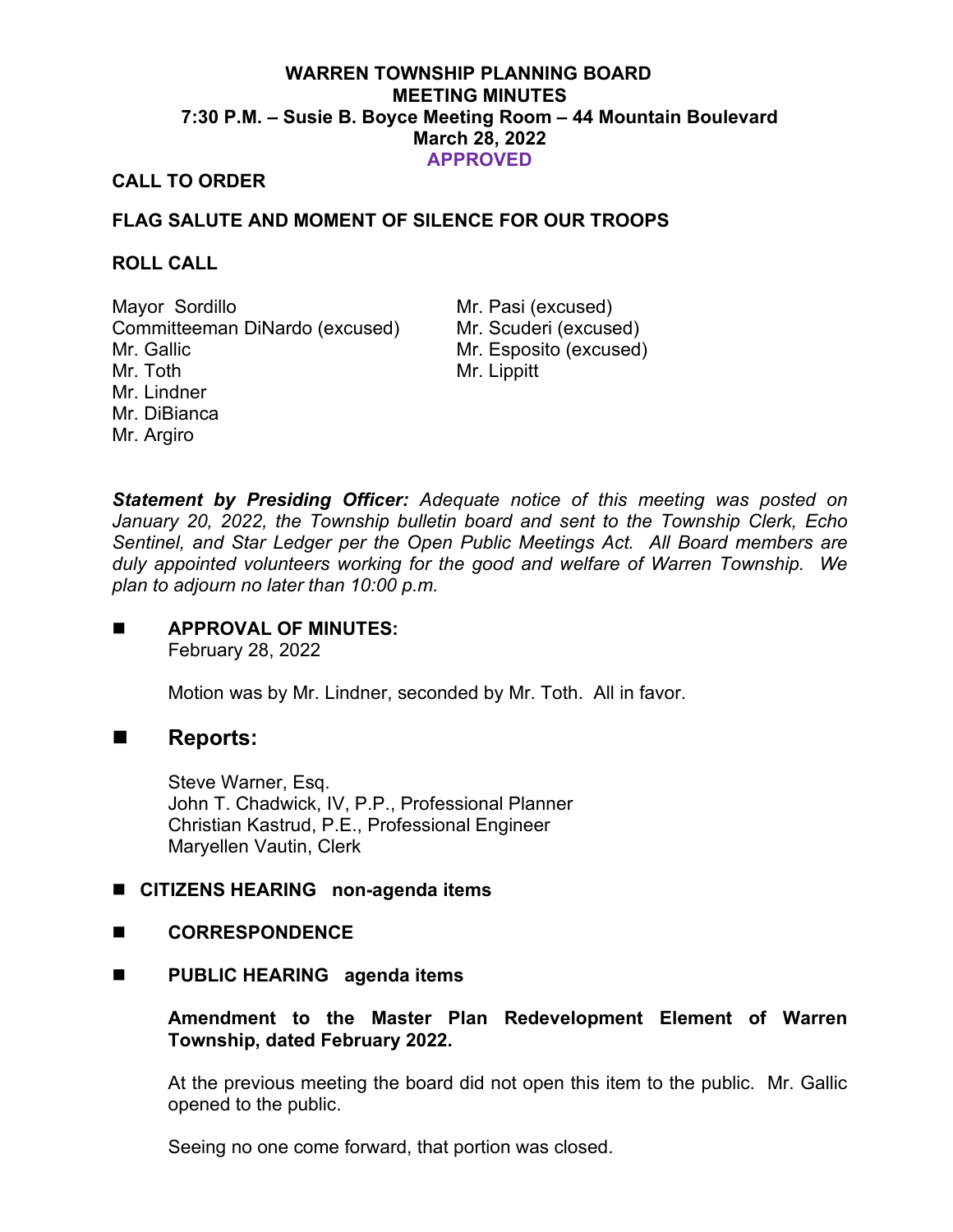#### **Resolution PB22-06A Adopting an Amendment to the Redevelopment Element of the Master Plan**

Motion was made by Mr. Toth, seconded by Mr. DiBianca to adopt the resolution

Roll Call For: Mr. Toth, Mr. Argiro, Mr. DiBianca, Mr. Lippitt, Mayor Sordillo, Mr. Lindner, and Mr. Gallic. Against: None.

#### **Ordinance Review Referral from Township Committee**

For consistency with the Master Plan

Mr. Chadwick said this was the ordinance that is for the development that the Amendment included. It has been introduced by the Township Committee and provides for redevelopment and he feels it is not inconsistency with the Master Plan

A motion was made by Mr. Toth, seconded by Mr. Mr. DiBianca.

Roll Call For: Mr. Toth, Mr. Argiro, Mr. DiBianca, Mr. Lippitt, Mayor Sordillo, Mr. Lindner, and Mr. Gallic. Against: None.

#### **Resolution for PB 21-08 Michael and Donna Gallo**

Block 109 lot 6 Minor Subdivision

A motion was made by Mr. DiBianca, seconded by Mr. Argiro.

Roll Call For: Mr. Toth, Mr. Argiro, Mr. DiBianca, Mr. Lippitt, Mayor Sordillo, Mr. Lindner. Against: None.

## **PB20-03 K. Hovnanian North Jersey Acquisitions, LLC**

Block 208 lots 4 & 10 The Hills at Warren Preliminary and Final Site Plan

Mr. Michael O'Grodnick came forward as the attorney for the applicant. The applicant seeks preliminary and final site plan approval for a multi family residential development of 192 for sale dwelling units, which includes 48 affordable units at a 25% set aside. This was part of the Township Settlement agreement. The property is the AH-1 zone district. The ordinance to re-zone the property was adopted in 2019 and the court has granted final judgement of compliance. The project is in accordance with the ordinance. It was designed in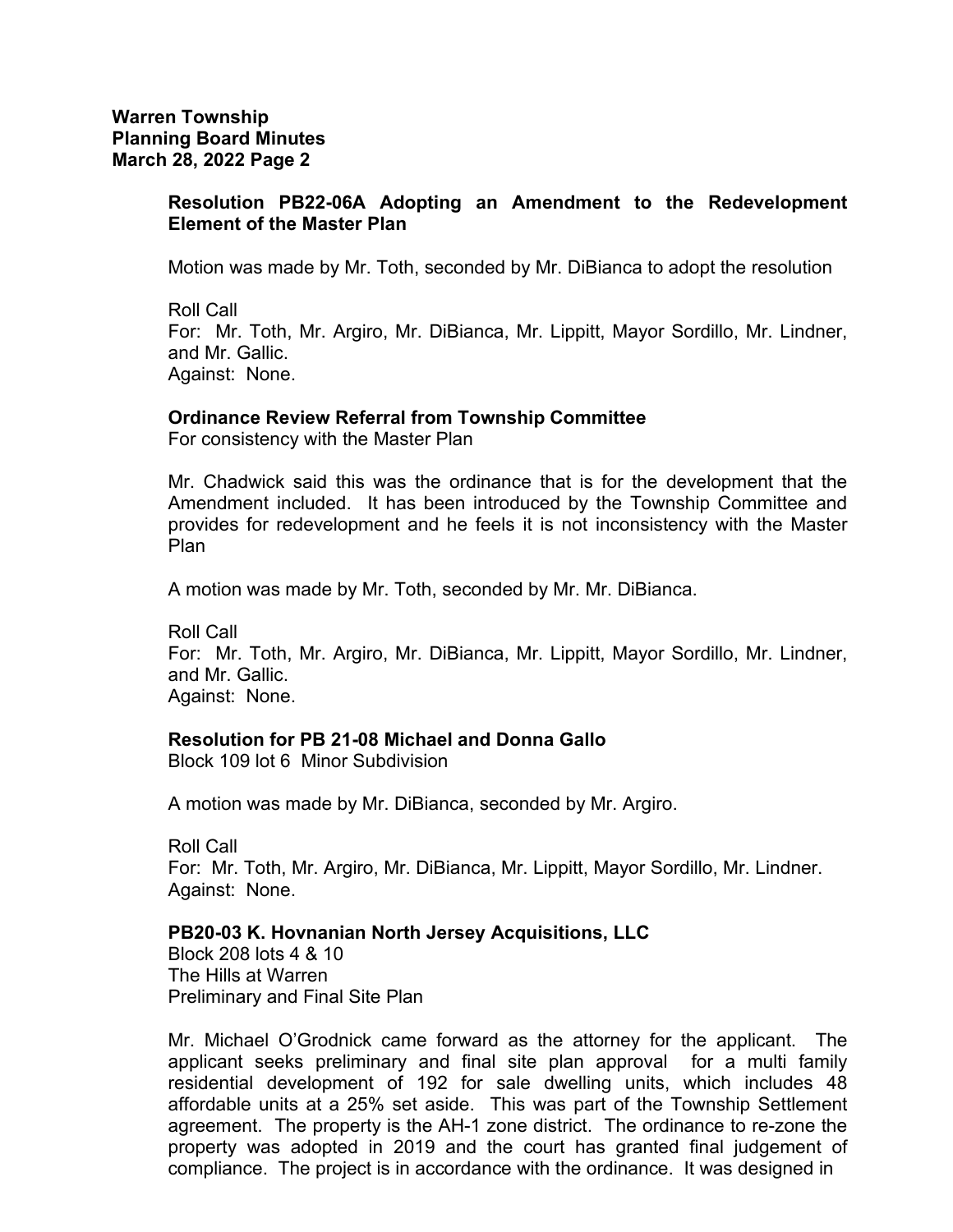accordance with the agreement of the terms of the settlement agreement as it relates to the discussion of dispersion of the affordable units; addressed on page 5 of the settlement agreement, which states "K. Hovnanian will be rezoned to a density and a bulk standard that will support the development shown on the concept plan dated January 7, 2018, which includes 192 stacked townhomes and 3-story buildings with a 25% set aside restricted to low and moderate household incomes. The low and moderate income units may be contained in buildings contained only low and moderate income units and located in one section of the site but shall be included in the same homeowners association as the market rate units.

As discussed by the planner, Mr. Bernard, the low and moderate units are included in the same association and share all of the site amenities. The applicant relied on the settlement agreement subsequent to court order while engineering and designing the site. Premiere also has this similar language as well as Pirhl, and Toll Brothers and the affordables are located in the same buildings.

The application proposes the demolishing of the outbuildings and structures. The lots will be merged. Market rate units will consist of 72 two-bedroom, 72 threebedroom homes with each having a driveway and garage. Surface lots are for visitors. The affordable homes include 32 two-bedroom and 16 three-bedroom units, the surface lot spaces will provide the affordable units parking for some units.

There are three patios within the 50 foot perimeter of the landscape buffer. Two parking spaces near building one that also go into the 50 ft landscape buffer. They propose 129 stall parking. They could trim down some of the parking spots and patios to eliminate the variances. There are 449 total parking stalls for the 192 units.

Mr. Warner, the board attorney, did review the notice and found it to be timely served and the board has jurisdiction to continue hearing the application.

Mr. Gallic asked if the board was party to the settlement agreement. No they were not, just the Township Committee.

Mr. Chadwick asked about what was decided about the Emerson Lane improvement. They also spoke about the HOA at the last meeting. Will the affordable units have the full obligation to the HOA.

Mr. Canigiia from the K. Hovnanian organization said they typically stratify the fees based on unit size. So the fees for the affordable units would be somewhat lower than the market unit fees. They have done this in developments that include affordable homes and also developments that do not include affordable units, just based on size. Mr. Chadwick asked if the market rate units ever subsidize the affordable units. Mr. Canigila talked about the fees and past COAH regulations. Mr. Chadwick said this has become an issue in some projects in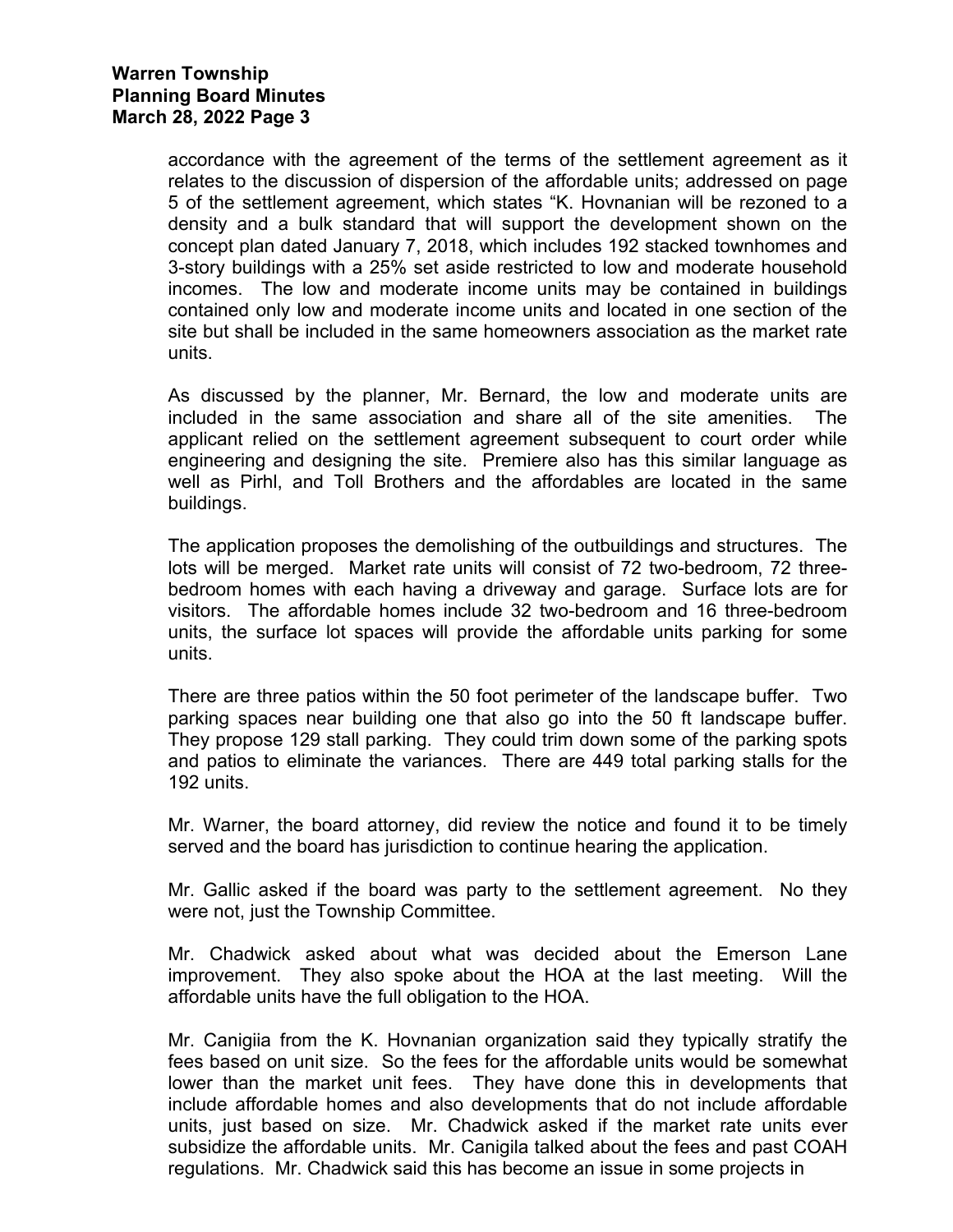town. Mr. Chadwick suggested if the board approves the application a condition could be placed to stratify HOA fee with a number of options.

Mr. Warner asked if the applicant would stipulate (as long as not prohibited) to a structure to be determined later and there would be some reasonable reduction for the affordable units. Mr. Caniglia said you can stratify fees based on objective factors, such as size. There was discussion on the Promenade and some issues they have had with affordable units and the HOA fees. There will not be a club house or pool here and will not have the costs that the Promenade does.

They agreed to have a mechanism that can differentiate the HOA costs somehow. They agreed.

Mr. Chadwick asked about the Emerson Road improvement. He recalled that they offered to do a third to a half of road improvements, Mr. Chadwick suggests they fix the road to meet township standards. There was discussion on curbing. Curbing should be done and drainage.

There was discussion on the number of units and when the signal will be completed. Mr. Linder suggested documenting the condition (on Emerson) before construction is done. It is not in good shape currently. There will need to be some milling and paving. They were not sure about curb but they didn't want some curbing and some area without curbing. There was further discussion on the HOA and percentiles for the affordable units.

It is only 16 units that have surface parking so 2/3 (32 units) of the affordable units have driveways that will be plowed by the HOA.

Mr. DiBianca brought up the noise issue that was discussed at previous meetings. Did they give any considerations or possible barriers for noise on the site. Mr. Caniglia mentioned that the requirement is to keep a certain distance away from route 78 and they are more than 200 ft, and most are even farther away than that. Mr. DiBianca asked about landscaping to help. There is landscaping proposed and some buffer areas existing.

Mr. Chadwick had mentioned previously a solution of triple pane windows glass on windows facing Route 78 and it has helped with other developments. Mr. Caniglia said they could do that. This could be a condition of approval.

Mr. Joseph Lipanovski, the applicant's architect, came forward and gave his credentials and was accepted. The community is 192 total homes, and includes 144 market rate stacked town homes and 48 income qualified stacked homes. There are 15 buildings throughout the site. He brought up Exhibit A-2, the site plan, and went over the buildings and number of units in each. Two market rate models will be offered within each of the market rate stacked home buildings and the size of those homes will be about 1618SF on the lower unit and 2090 for the upper stacked home.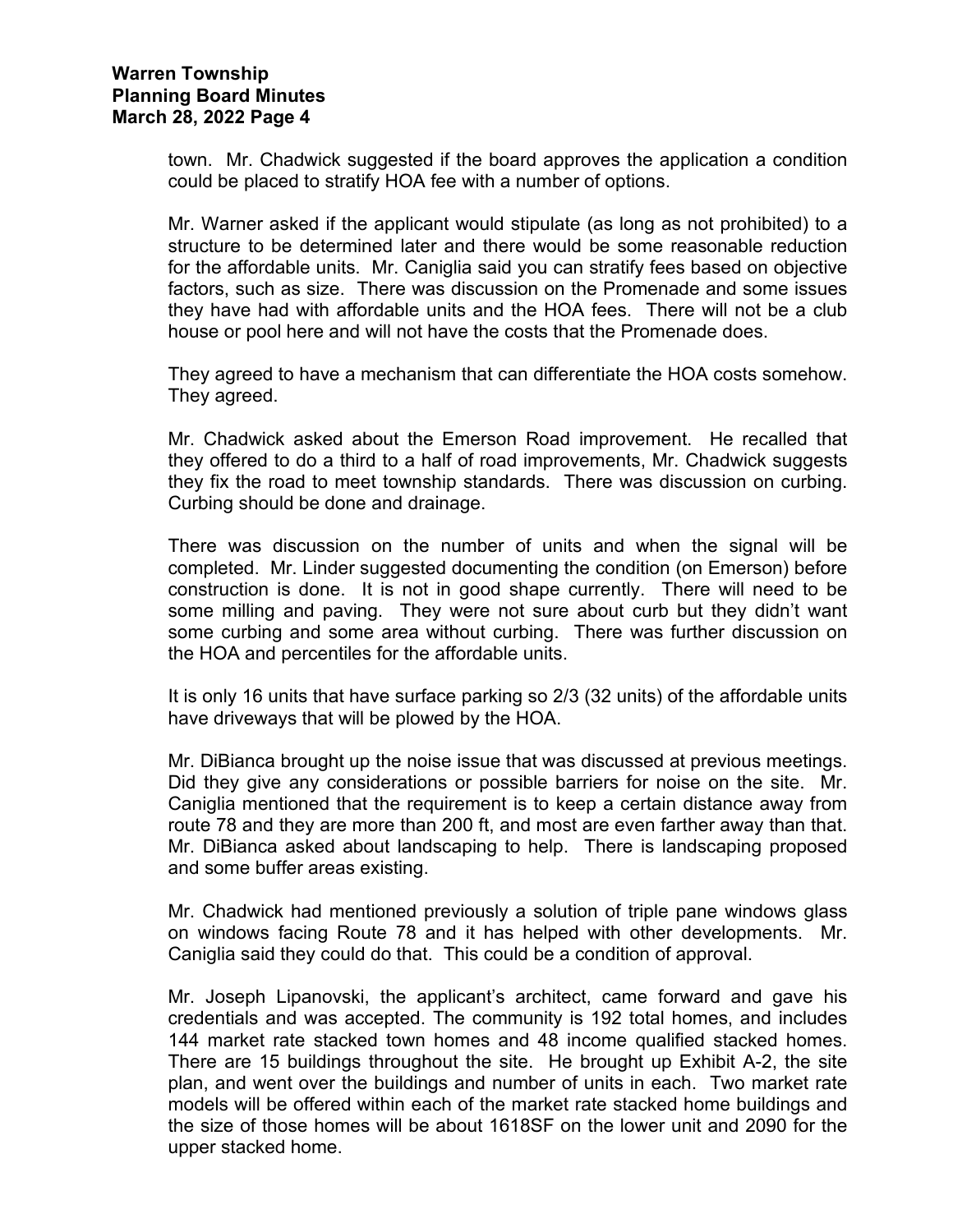# **Warren Township Planning Board Minutes March 28, 2022 Page 5**

In the three, income qualified stacked town homes, the size range from 756 Sf for the smallest home to 1252SF for the largest three-bedroom home. There are 104 two-bedroom homes, and 88 are three-bedrooms for the whole site.

He showed the elevation of the two building types; the affordable and the market rate were shown, they are Exhibit A-5 (affordable); and Exhibit A-6 (market). These renderings included the revisions requested by the township consultant, Mr. Jeff Beer. There are multiple jogs and recesses for interest. The market and affordable homes are very similar in design look. There is a combination of stone and vinyl siding. The vinyl siding consists of horizontal siding (board and batten style), as well as shake type siding. There are decorative columns and garage doors, accent trim along windows, doorways and roof elements. He went over the rear elevations with vinyl siding and head trim along the windows, there are multiple shutters. Triple windows are in many of the lower units as well as expansive six-foot sliders for exterior access of the lower units. The rear elevation is Exhibit A-7 and is a typical market rate home.

Some of the areas with high visibility were identified as Hillcrest Road as well as Emerson Drive, and the homes in Building 13, 14 and 15 that back onto the Berkeley Heights property. The applicant worked with Mr. Beer to improve those areas. Building 1 was shown as Exhibit A-8, and is a Fairfield I, II, and III models. There is stone on the first floor of the building. Building two and three do not include stone. There are some areas that are covered with gabled roof elements. Every window in the rear elevation has shutters. There are gables along certain sliding doors at the rear, and added trim at the gable. There are windows on the side elevations as well as shutter trim in areas that had expansive wall area.

Exhibit A-9 is a front elevation of Building 9 looking at the left side. There is some shutter trim, inserted windows, bumped out the elements, and added full height stone along the side elevation here.

Exhibit A-10 is the rear elevations for buildings 13, 14 and 15 and are towards the Berkeley Heights property. There are jogs, stone below the first floor windows, as well as trim at each of the gabled roof elements. Some of the interior buildings will not have those elements, but the ones identified as high visibility will.

The stone for other buildings will be along the first floor, the rear elevations of some buildings have not had the added details.

Mr. Lindner asked what the siding will be and he would like to see the stone on all of the building fronts and sides similar to the high visibility areas. There is siding along the front and the side. There is a stone element and a bump out and roof variations.

There was further discussion on the details of the architecture.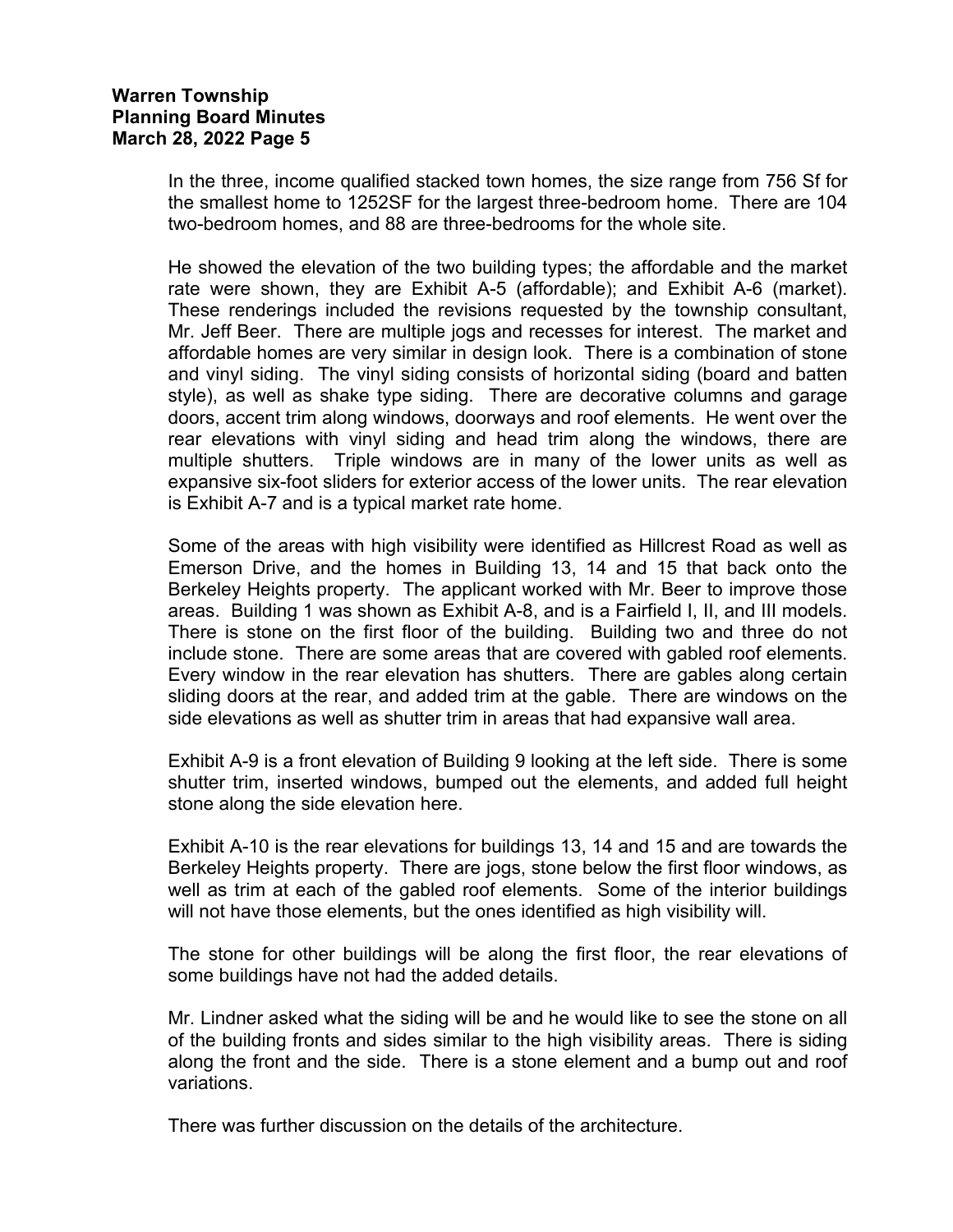Mr. Lipanovski went over the floor plans, Exhibit A-11, and there are walkways to the doors, one to the upper and one to the lower level unit. In the affordable home on the first floor is the Fairfield I (756SF two-bedroom) and the only model without a garage. The other two, Fairfield II (1003SF two-bedroom) (front facing) and is a two bedroom affordable home with a garage accessed from the home and Fairfield III (1252SF) is a three-bedroom two-story affordable home that also has a garage.

Mr. Lippitt asked about the rear elevation (along Hillcrest) and asked about not carrying the details to the front elevation. On Emerson Lane the details carry around.

Each of the two market rate models within a building have two levels of living space. Two family unit buildings are separated with common walls and are separated from adjacent two family units with a two hour rated fire wall. This is also the case for the affordable buildings. There will be automatic fire suppression systems and each will have in a closet to the side. The fire walls begin from the concrete slab all the way to the under side of the roof and extends four feet on either side of the roof.

The market rate homes are 72 two-bedroom units, and 72 three-bedroom units. In the income qualified units there are 32 two-bedroom homes, and 16 threebedroom homes. The total of 104 two-bedroom homes, and 88 three-bedroom homes.

Mr. DiBianca asked if all of them had washer and dryers. They all have laundry rooms and or laundry closets.

Mr. Lindner again expressed that all the details would be nicer for all sides to keep the development feel throughout. Mr. Gallic mentioned that the revisions that have been completed on the plans are much more improved than what was originally presented and he appreciated the work.

The township consultant for architecture from Mr. Jeff Beer's office, Mr. Sean Mullican came forward and he gave his credentials and was accepted.and was sworn in. He went over the memo from Mr. Beer, originally dated April 2, 2021, with latest revision of March 24, 2022. He said there was an outstanding item, the samples of the materials to be provided. There was a color of sage green that should be replaced also.

Mr. Lipanovski had samples and went over them. Exhibit A-12 was the affordable Fairfield samples and Exhibit A-13 were for the Norfolk and Yale samples. There was a shake sample, Exhibit A-14, the board and batten sample is Exhibit A-15, and the horizontal siding sample as Exhibit A-16.

The stone is a two-inch stone. Some of the roofs are metal and the metal is dark bronze. They were asked about the samples of the light fixtures. The applicant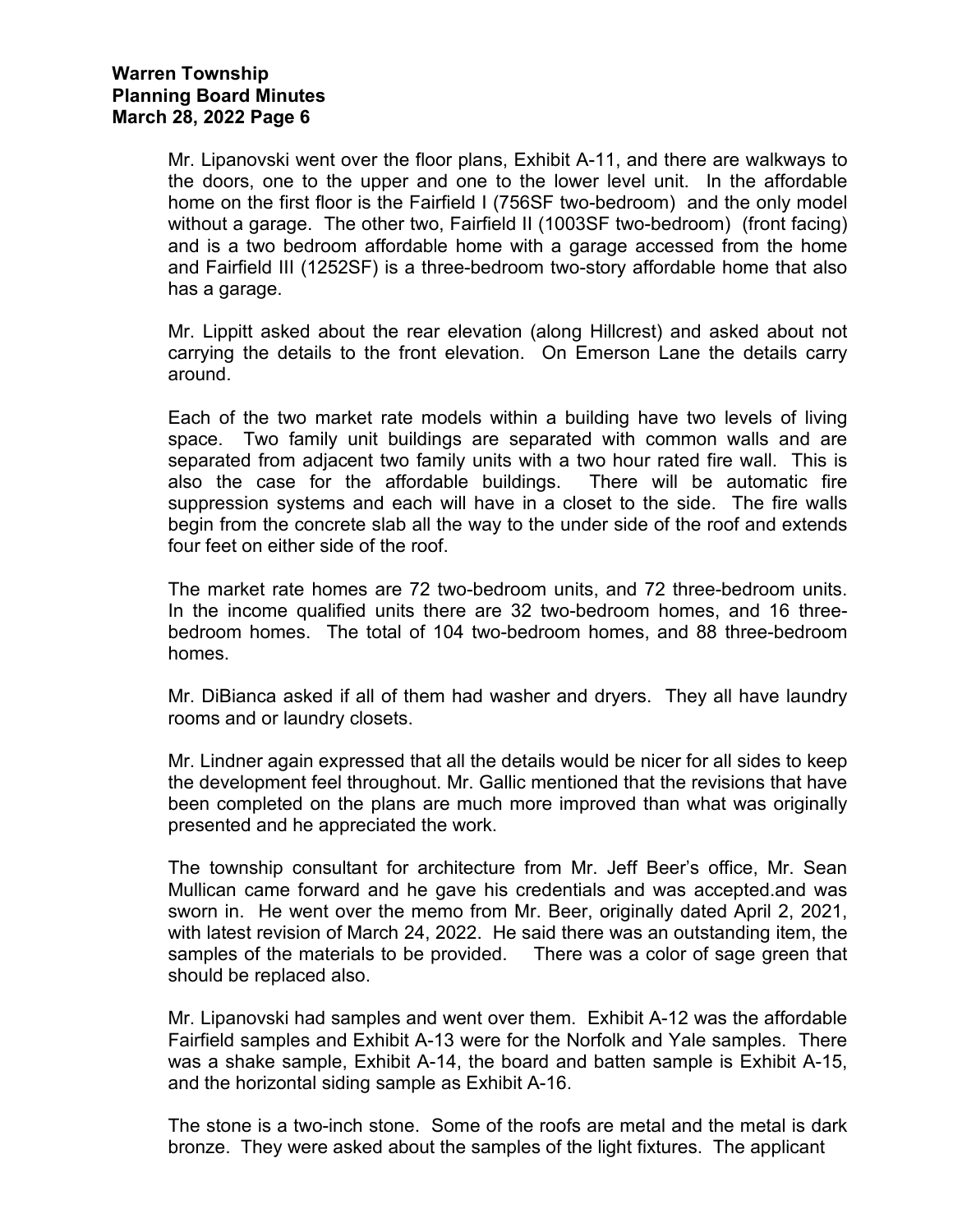said they could provide them. A photo could be provided. They need to be compatible with Victorian grade.

Mr. Gallic asked if anyone had comments. It was also opened to the public. Mr. Jason Frushon came forward from 4 Northridge Way and asked about the rear elevation facing Emerson. He asked about the stone to about the bottom of the windows, about two feet high. Mr. Frushon felt the stone should go higher.

Mr. Frushon asked about the right out of the complex and was the traffic study done after that mandatory right was determined. They did update the traffic study after that and it was submitted to the county and the board. The township is responsible to maintain Emerson, it is a township road. He suggests they work on that road. There was discussion on who should maintain and fix the road. He asked would the road be widened. The town doesn't want to cause issue with homeowners and their driveways. Mr. Kastrud believed the applicant agreed to investigate how to widen or where to widen where possible. Mr. Gallic brought up if the road was widened into the proposal property development then it may cause variances to the building setbacks. It shouldn't be a problem because it is a 50 ft. right of way. The applicant had earlier agreed to mill it and re-pave it.

All wetlands will be in a conservation easement and it will be public due to that. The community will not be a gated community.

There was discussion on parking and they have more parking than required. Residents still have concern that over flow parking will go their streets. Mr. Frushon asked if the construction entrance is still going to be Emerson. They did say most likely it would be Emerson; Mr. Frushon asked it to be Hillcrest. There is concern with large trucks and pedestrian traffic. The sales office will be off of Emerson.

Mr. Chadwick reminded all that they will have to have some affordable started after the 25 percentile and will also be building off of Hillcrest then. Mr. Frushon asked about the mixing of the affordable housing throughout the development. That was not proposed.

Ms. Diane Hamilton from 8 Emerson Lane asked about the telephone poles on Emerson. Will they go below ground, they will not. Utilities within the development will be below ground. Mr. Ciliberto, the applicant's engineer, went over where the utilities will come in. The boilers or furnaces are contained within the living space and they went over the locations in the different units. There are no basements or crawl spaces. There is access at the top floor (attic) for emergency access and is not intended for storage.

Mr. Robert Long came forward from 2 Northridge Way. There was a question on curbing on Emerson. Mr. Ciliberto said there will be no curbing on Emerson. It will not affect the snow plowing. The landscape that will be planted will be able to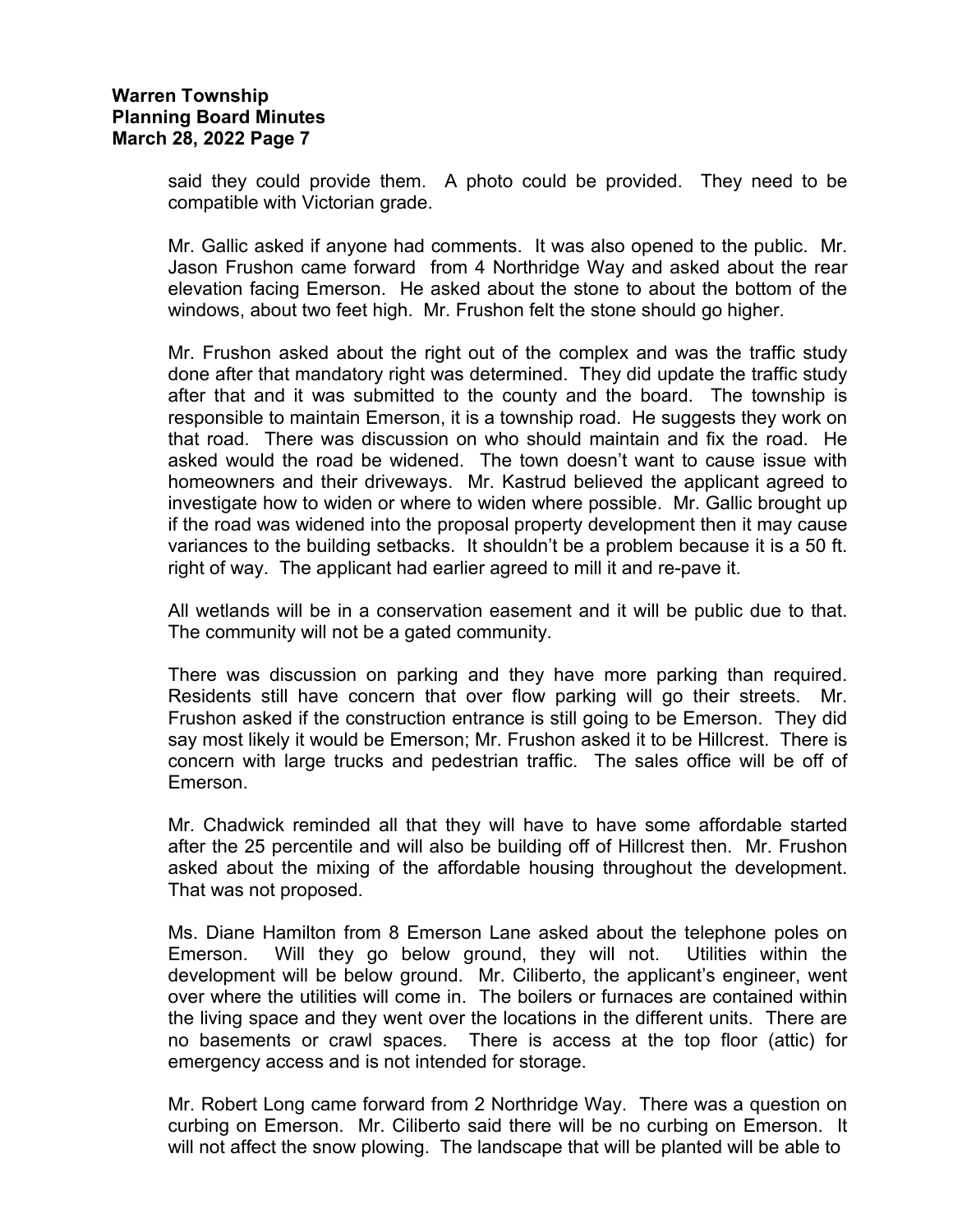take it. Mr. Long asked about noise abatement during construction. Mr. Chadwick stated the town has regulations on time of the day work is permitted.

Mr. Long also asked about the dirt and dust airborne and going onto the properties. The applicant stated they have a permit that will be issued by Somerset Union Conservation District that regulates and inspects the property during construction.

There will also be a community manager on the site and that person's phone number can be provided to the neighbors.

Mr. Kastrud, the Township Engineer, gave the hours of construction, is Monday to Friday 7 a.m. to 5 p.m., Saturday 8 a.m. to 5 p.m., with no construction on Sunday or holidays.

Ms. Lisa Raupp from 1 Northridge came up and asked if it is real stone. It is stone veneer. The areas for recreation within the development (and proposed only for residents in the development use) but many cars are added to the roadways. She was sworn in. This development impacts the neighborhood and she doesn't care for the limit from the general public for the recreation areas.

Ms. Raupp asked if there was a potential starting date for construction. It depends on getting all approvals, most likely next year. She asked about the condition of Emerson and that is very poor and not flat. The township has patched it many times. They will not re-pave before construction.

She also brought up the concern about all the affordables being in the same area. Mr. Gallic said that is an open issue still. The settlement agreement does state it can be built that way. The planning board is not a party to the settlement agreement.

Mr. Jason Frushon came forward again and asked about the underground utilities. The design for utilities is mostly done by the utility companies. Mr. Frushon asked Mayor Sordillo if there are no underground utilities going under Emerson, would the town commit to paving the road prior to the construction. Mr. Steve Warner, the board attorney, suggests the question is for the Township Committee meeting and not at the Planning Board.

No further public had questions for the architecture.

Ms. Andrea Hopkins, landscape architect for the applicant, was sworn in and she gave her credentials and was accepted. Ms. Hopkins referred to Exhibit A-2 and brought in Exhibit A-17 a cross section of Hillcrest Road to Building 1, and A-18, cross section of Emerson Lane to Building 12.

Ms. Hopkins gave an overview on design priorities, they want buffering and screening, visual impacts, diverting and maintaining privacy from within the site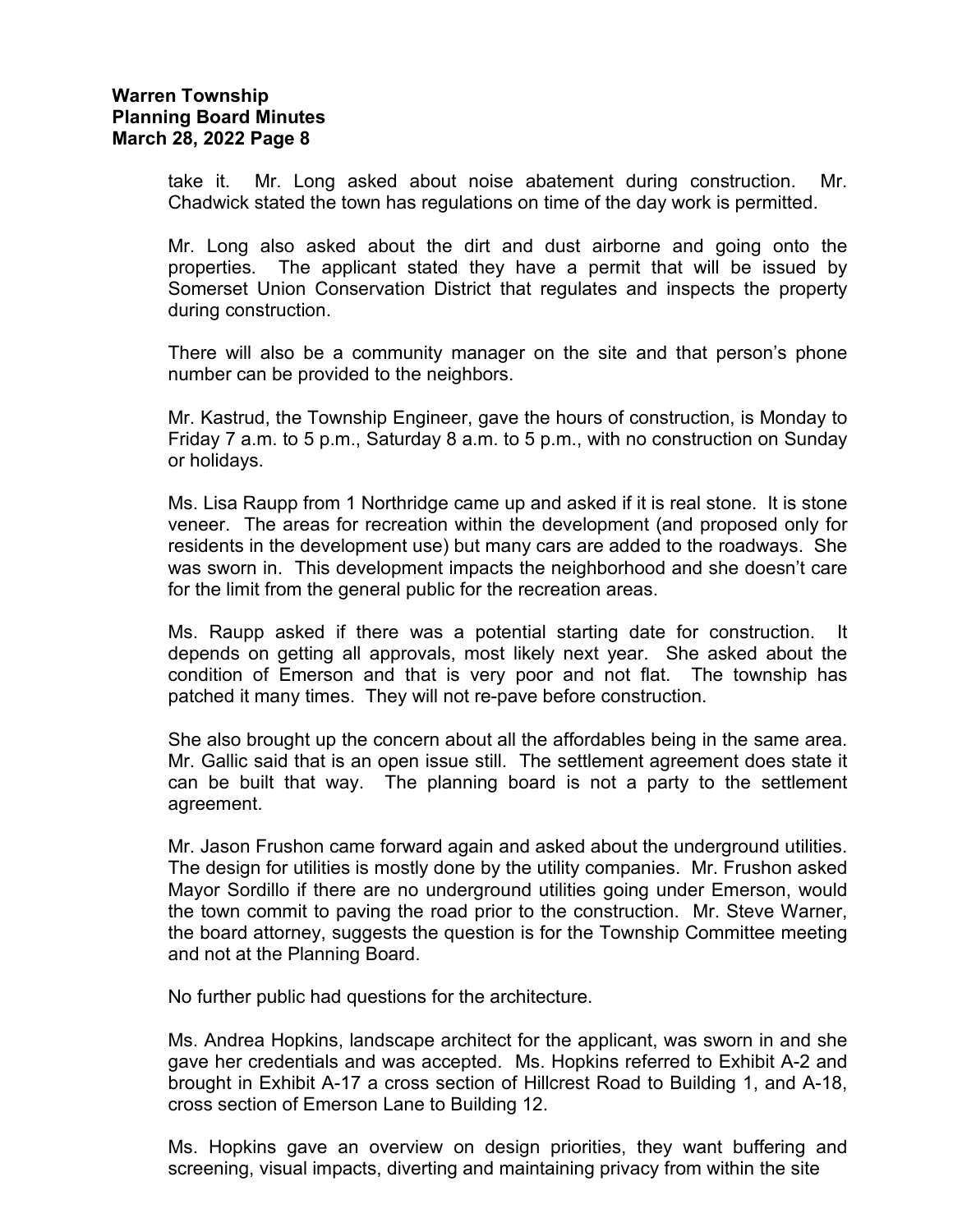and offsite. Also there are aesthetics and visual contexts. They want native plantings and a variety of plant placement and layering. There is strategic infill used to optimize existing vegetation.

She went to Exhibit A-2 to go over areas of where they proposed landscape. There is a variety of trees and size. Some American Holly, some blue spruce, and eastern red cedar, and some understory layer of ink berry and bayberry shrubs. The count is requiring they remove some shrubs near or in the right of way. They need to see what is left and work with the Township on ideas for optimal screening. There may be some plantings moved around.

Ms. Hopkins spoke about the berming in the area that can be done but not using berm that is too high. They could increase the plant height instead of having a berm that might not support plantings. She spoke about site lines and possible plantings. She spoke about the height of plantings, how quick some plants will grow and the buffering of buildings. The evergreens will be 10 to 12 ft. plantings. The deciduous are various sizes and are on the plan.

She feels it is best to limit the height of a berm to two to three feet. The success of the plants go down as the height of the berm goes up. Mr. Chadwick suggested to leave the berm decision until the rough grading is in place and what is left after the required clearing. Mr. Jim Mazzuco, the township landscape architect consultant, was sworn in, Final landscape decisions can be subject to the review and approve of the township professionals.

There was further discussion of plantings and deer resistance, and the range of height that plantings and branches will be. There is no irrigation proposed.

Mayor Sordillo asked abut providing some pictures of the different proposed trees, including the flowering trees. Mr. Gallic asked about proposals outside of the Hillcrest side. There is still a variation along Emerson and there are some existing trees but will also need to see what to do when cleared out of the undergrowth etc. She went over the landscape within the development proposed.

Along the back of the existing residential homes on Emerson, (lot one and lot three) will have an added layer of shrub layer at a variety of sizes, from two to three feet and to four to five feet. There are some trees also. The goal is to layer with tall trees and lower shrubs and evergreens.

Mr. Mazzuco discussed irrigation and an issue of over watering. The first two years there should be watering.

They do not have an inventory on what is existing so they will need to do an assessment when it is cleared. Mr. Gallic asked if there is a value in a fence or a visual fence on the Hillcrest side. Mr. Mazzuco does not feel there is as it is only a six-foot fence and the buildings are taller.